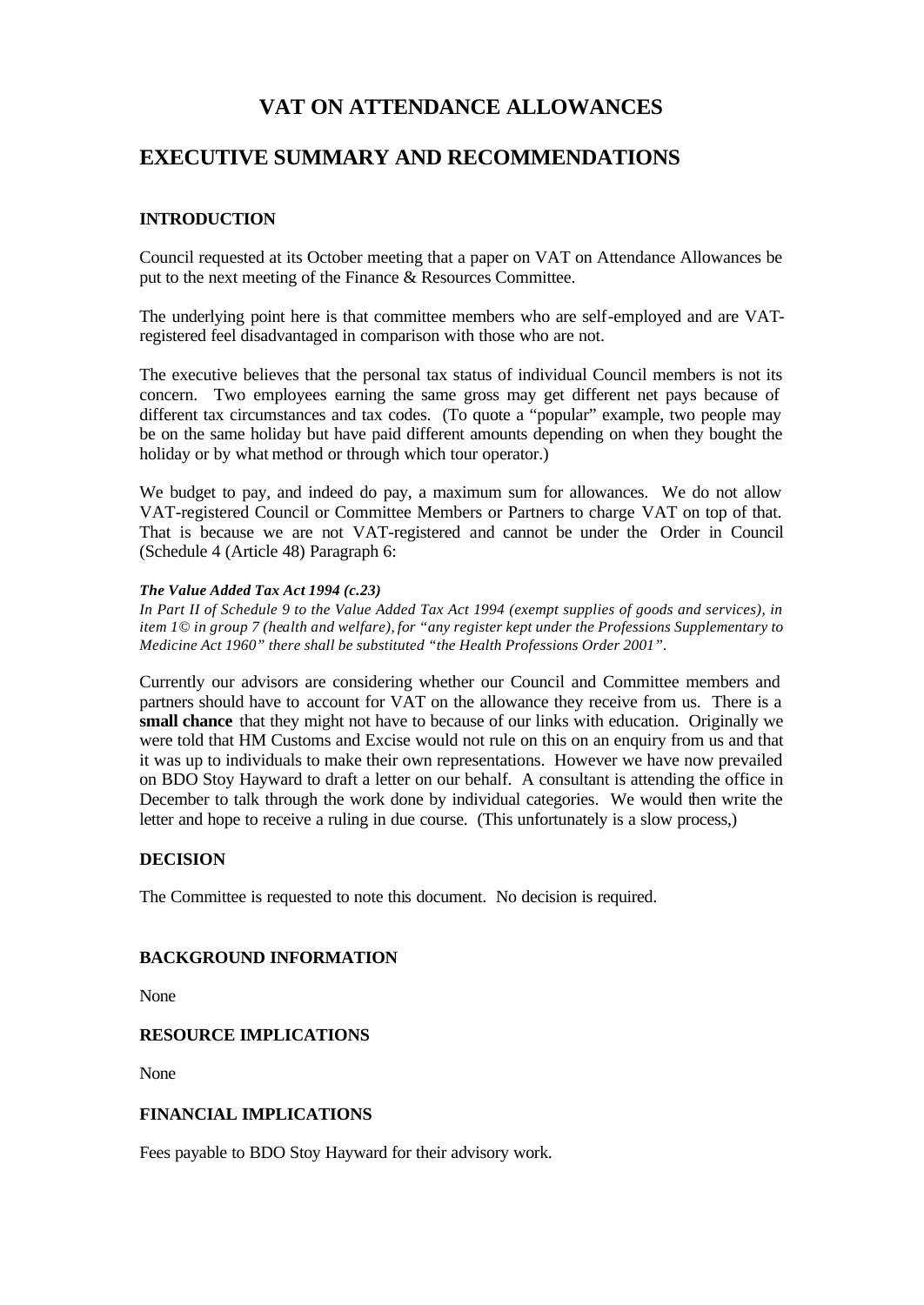## **BACKGROUND PAPERS**

See attached:

- 1. Letter to a partner.
- 2. Explanatory paper made available to partners at their conference in Manchester in September

### **APPENDICES**

None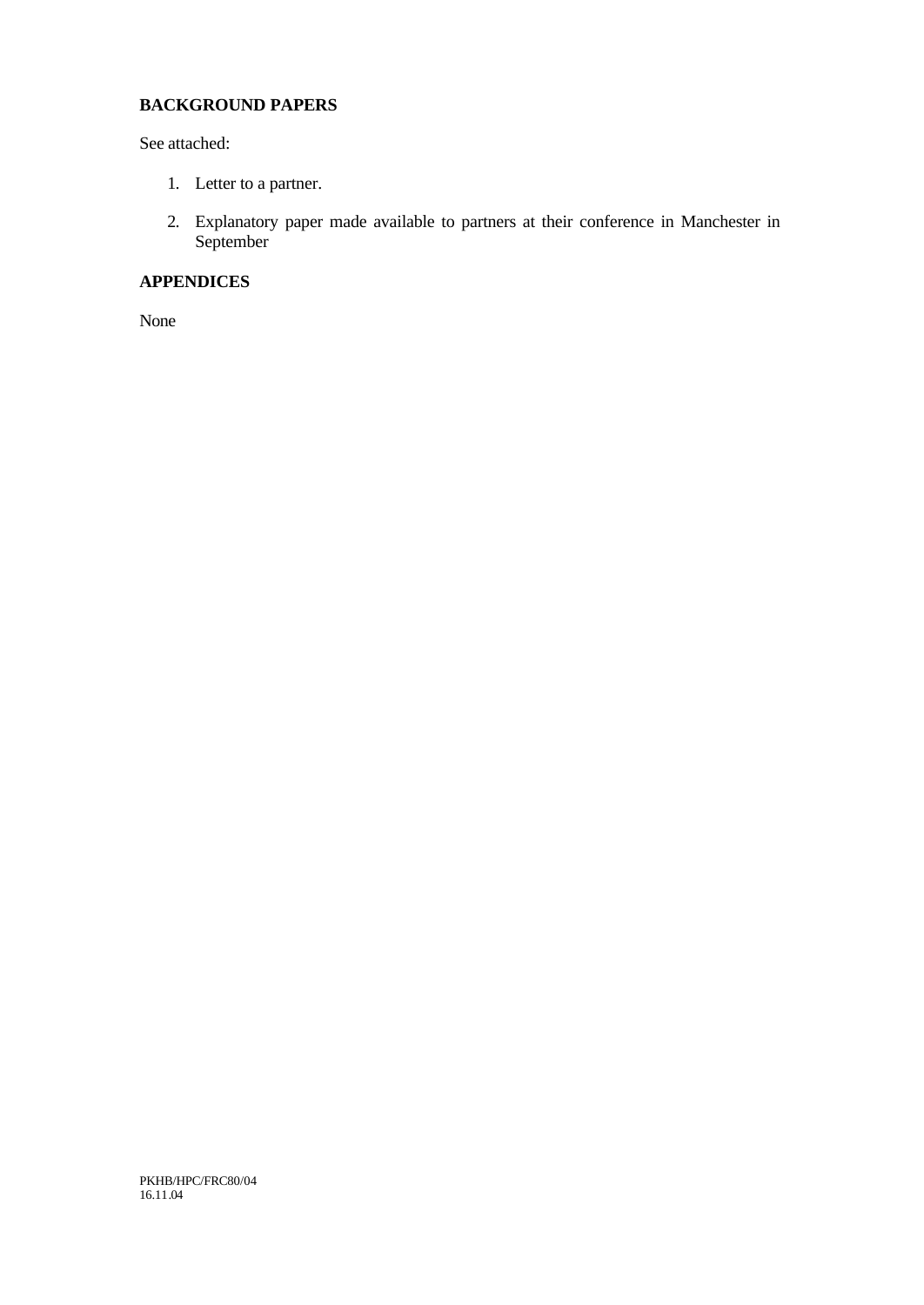# **LETTER TO A PARTNER**

## VAT on Assessor Fees

Thank you for your letter. The VAT department of our auditors, BDO Stoy Hayward, has considered the points you raise and much of this letter has been drafted by them. In summary there is nothing we can do to alleviate the question of the inequality of fees between individual assessors dependant on their VAT status. However there is some GOOD NEWS in that our auditors consider that there is a case for arguing that you should NOT pay over VAT for the work you do on our behalf. This will require you to take this up with your own VAT Inspector for a definite ruling. However, if you are successful, you will have benefited all HPC assessors.

I accept that our policy of treating the daily fee as VAT inclusive works to the detriment of VAT registered assessors. However, because the HPC is not registered or liable to be registered for VAT and is not entitled to reclaim any VAT from HM Customs, the treatment of the fee as VAT exclusive would result in an additional cost, which we could not afford under budget restraints.

I note what you say about reducing the fee so that all assessors, both VAT-registered and unregistered, receive the same tax exclusive fee. I must however tell you that we do not consider a fee reduction to be a feasible option.

I have taken advice about the possibility of getting some form of exemption from Customs and Excise. Our auditors' advice is that the HPC is not entitled to refunds under s.33, VAT Act 1994 (refunds to specified public bodies) or under s. 41 (refunds to Government departments). Customs have no discretion to offer any relief not provided for in current legislation.

# Our auditors suggest however that you might yourself consider asking Customs for a binding ruling on whether or not your services to HPC could be exempted under Item 3, Group 6, VAT Act 1994 ('The provision of examination services...to an eligible body').

Arguably, HPC is an eligible body in the sense that it is a body corporate established by Statutory Instrument to regulate a number of health professions. As you know, it sets the standards of education, training, conduct and performance expected of registrants and prospective registrants.

The exemption for 'examination services' is intended to apply to a far broader area of services than examinations alone (Customs and Excise Manuals, Volume V1 VAT-Part 7, Chapter 2, Section 6.3). They comprise the activities of experts in the education/training fields which are directly concerned with devising, applying, evaluating or monitoring methods of examination, assessment, validation, accreditation, certification or registration.

There is nothing which seems to exclude legal services by those who specialise in this area and who are directly involved in the accreditation or registration process. However, I accept that this is a complex matter and that exemption is not a foregone conclusion. May I suggest that you have a go and we will then review the whole question in the light of the response you get? Please ask if you need further assistance as to how to proceed. If you wish I can draft a letter from you to your local inspector, if you provide me with the details.

Yours sincerely

PAUL K H BAKER FCA FCMI **Finance Director**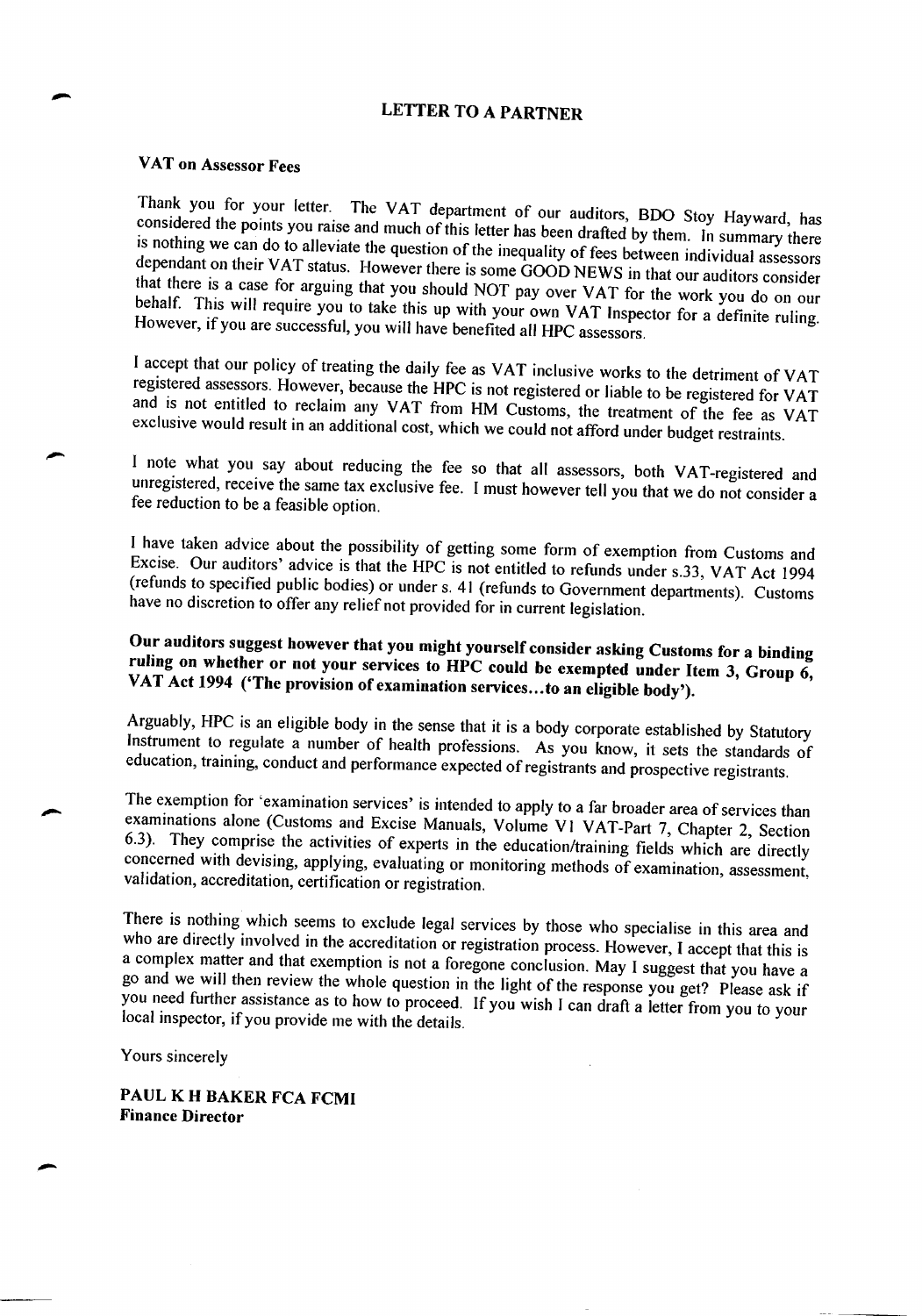## **HEALTH PROFESSIONS COUNCIL**

# TAXATION OF FEES/ALLOWANCES RECEIVED BY PARTNERS/COUNCIL MEMBERS

August 2004

#### **VAT REGISTRATION AMOUNT**

Anyone supplying VATable supplies in excess of £58,000 per annum must register for VAT. With some exceptions this broadly means that earning fees, as opposed to salary from an employer, in excess of £58,000 in one year will bring Partners and Council Members into charge for VAT.

### RESPONSIBILITY FOR VAT AND INCOME TAX

Where attendance allowances are paid to Partners or Council Members, who are self-employed, it is the responsibility of the recipient to account for VAT on the fee to HM Customs and Excise, if they are registered.

The HPC has discussed the question of VAT with their advisors, BDO Stoy Hayward, and some consideration was given to whether supplies to the HPC might be VAT exempt. As attendance allowances are a covered by contracts with the HPC in respect of attendance or services provided, they all fall within the scope of VAT.

The tax deductible from fees would appear to be as follows. All fees payable to self-employed persons are subject to tax at the standard rate, or where applicable, at the higher rate. If a fee has already had VAT deducted from it, only the net fee should be disclosed on a tax return.

The following are illustrations:

## **WHERE VAT IS NOT DEDUCTED:**

| Fee/allowance                | £<br>65.00 | £<br>130.00 | £<br>230.00 | £<br>530.00 |
|------------------------------|------------|-------------|-------------|-------------|
| Tax at 22%                   | (14.30)    | (28.60)     | (50.60)     | (116.60)    |
|                              | 50.70      | 101.40      | 179.40      | 413.40      |
| <b>WHERE VAT IS DEDUCTED</b> |            |             |             |             |
| Fee/allowance                | £<br>65.00 | £<br>130.00 | £<br>230.00 | £<br>530.00 |
| VAT included at 171/2%       | (9.68)     | (19.36)     | (34.26)     | (78.94)     |
| <b>Net</b>                   | 55.32      | 110.64      | 195.74      | 451.06      |
| Tax at 22%                   | (12.17)    | (24.34)     | (43.06)     | (99.23)     |
|                              | 43.15      | 86.30       | 152.68      | 351.83      |

PKHB/Partners' VAT/17/11/2004